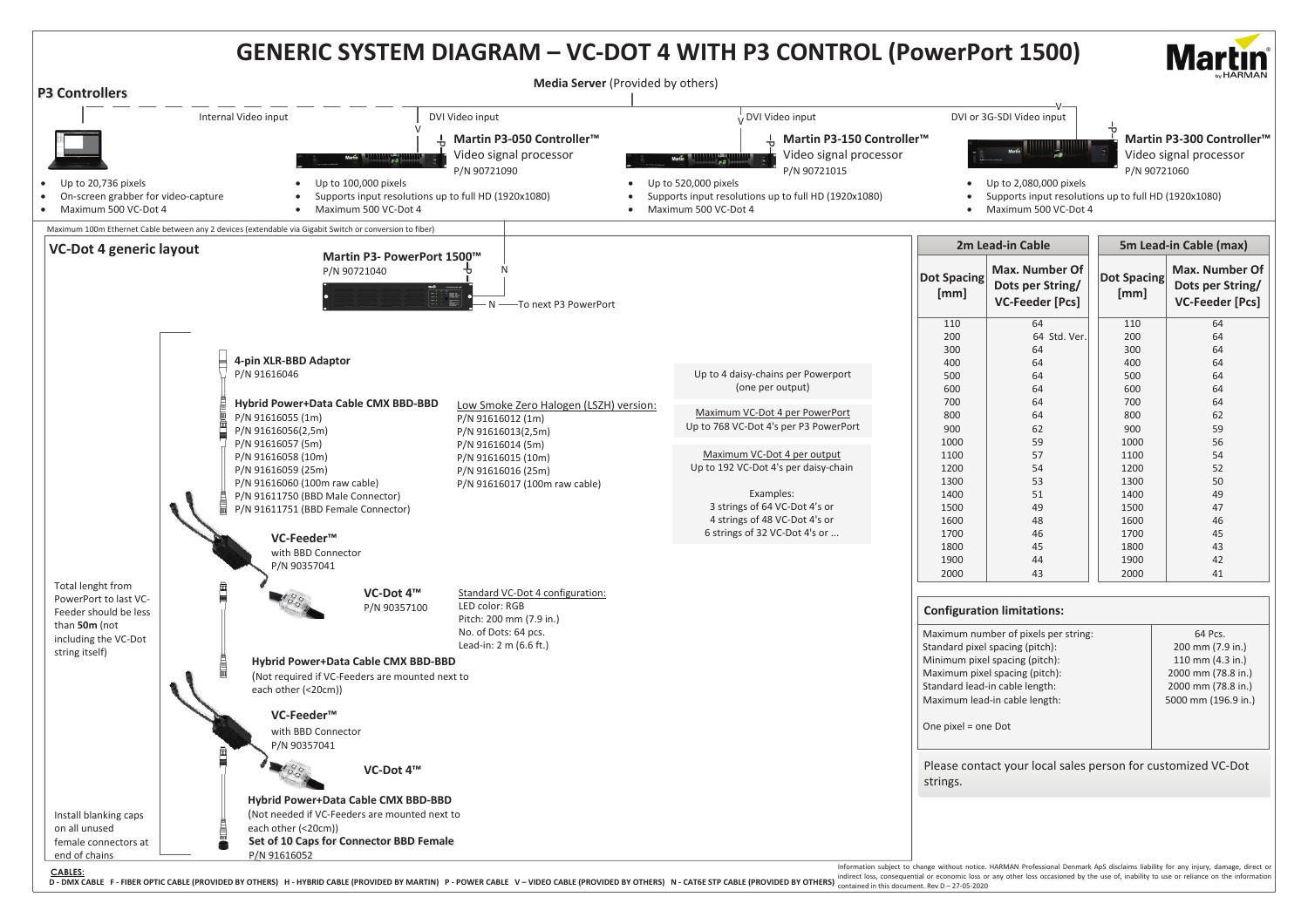

D-DMX CABLE F-FIBER OPTIC CABLE (PROVIDED BY OTHERS) H-HYBRID CABLE (PROVIDED BY MARTIN) P-POWER CABLE V-VIDEO CABLE (PROVIDED BY OTHERS) N-CAT6E STP CABLE (PROVIDED BY OTHERS) consequential or economic loss or any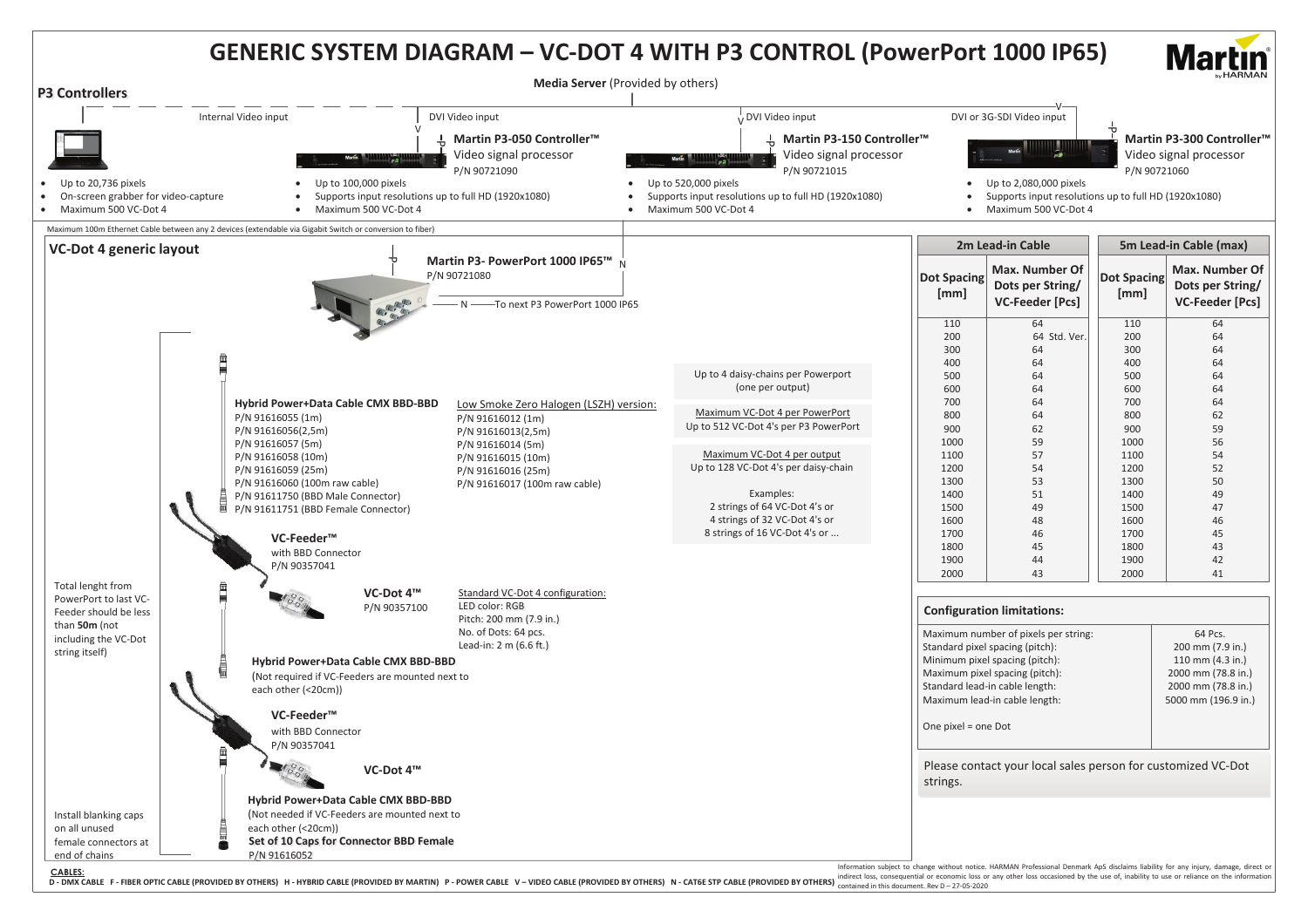| <b>DMX Source</b>                                                                                                                |                                                                                                                                                                                                                                                                                                                                                                                                                                                                                                                                                                                                                                                                                                                                                                                                                                                                                                                                                                           | <b>GENERIC SYSTEM DIAGRAM - VC-DOT 4 WITH DMX CONTROL</b>                                                                                                                             |                                                                                                                                                                            |                                                                                                                                                                                                                                                                                                                                                                                       |                                                                                                                                                     |                                                                                                                                                                                                                                            |  |
|----------------------------------------------------------------------------------------------------------------------------------|---------------------------------------------------------------------------------------------------------------------------------------------------------------------------------------------------------------------------------------------------------------------------------------------------------------------------------------------------------------------------------------------------------------------------------------------------------------------------------------------------------------------------------------------------------------------------------------------------------------------------------------------------------------------------------------------------------------------------------------------------------------------------------------------------------------------------------------------------------------------------------------------------------------------------------------------------------------------------|---------------------------------------------------------------------------------------------------------------------------------------------------------------------------------------|----------------------------------------------------------------------------------------------------------------------------------------------------------------------------|---------------------------------------------------------------------------------------------------------------------------------------------------------------------------------------------------------------------------------------------------------------------------------------------------------------------------------------------------------------------------------------|-----------------------------------------------------------------------------------------------------------------------------------------------------|--------------------------------------------------------------------------------------------------------------------------------------------------------------------------------------------------------------------------------------------|--|
|                                                                                                                                  |                                                                                                                                                                                                                                                                                                                                                                                                                                                                                                                                                                                                                                                                                                                                                                                                                                                                                                                                                                           |                                                                                                                                                                                       | DMX limitations with Pixel-level control (1 universe)                                                                                                                      |                                                                                                                                                                                                                                                                                                                                                                                       |                                                                                                                                                     | <b>Martin</b>                                                                                                                                                                                                                              |  |
| $4 - 11531$                                                                                                                      | <b>Tractic</b>                                                                                                                                                                                                                                                                                                                                                                                                                                                                                                                                                                                                                                                                                                                                                                                                                                                                                                                                                            | VC-Dot 4:                                                                                                                                                                             |                                                                                                                                                                            | 170 dots                                                                                                                                                                                                                                                                                                                                                                              |                                                                                                                                                     |                                                                                                                                                                                                                                            |  |
| <b>x</b> )phoros                                                                                                                 | (PROVIDED BY OTHERS)<br>-D-                                                                                                                                                                                                                                                                                                                                                                                                                                                                                                                                                                                                                                                                                                                                                                                                                                                                                                                                               |                                                                                                                                                                                       |                                                                                                                                                                            |                                                                                                                                                                                                                                                                                                                                                                                       |                                                                                                                                                     |                                                                                                                                                                                                                                            |  |
| <b>VC-Dot 4 generic layout</b>                                                                                                   |                                                                                                                                                                                                                                                                                                                                                                                                                                                                                                                                                                                                                                                                                                                                                                                                                                                                                                                                                                           |                                                                                                                                                                                       | 2m Lead-in Cable                                                                                                                                                           |                                                                                                                                                                                                                                                                                                                                                                                       | 5m Lead-in Cable (max)                                                                                                                              |                                                                                                                                                                                                                                            |  |
|                                                                                                                                  |                                                                                                                                                                                                                                                                                                                                                                                                                                                                                                                                                                                                                                                                                                                                                                                                                                                                                                                                                                           | Adapter for 3rd party PSU<br>P/N 91616048                                                                                                                                             | <b>Dot Spacing</b><br>[mm]                                                                                                                                                 | Max. Number Of<br>Dots per String/<br>VC-Feeder [Pcs]                                                                                                                                                                                                                                                                                                                                 | <b>Dot Spacing</b><br>[mm]                                                                                                                          | Max. Number Of<br>Dots per String/<br>VC-Feeder [Pcs]                                                                                                                                                                                      |  |
| Total lenght from<br>power supply to last<br>VC-Feeder should be<br>less than 50m (not<br>including the VC-Dot<br>string itself) | -P- Martin IP66 PSU 240W<br>P/N 90760330<br>ા⊖⊣ાવા⊟⊪<br>5-pin XLR+PSU-BBD Adaptor<br>P/N 91616050<br>Hybrid Power+Data Cable CMX BBD-BBD<br>Low Smoke Zero Halogen (LSZH) version:<br>P/N 91616055 (1m)<br>P/N 91616012 (1m)<br>P/N 91616056(2,5m)<br>P/N 91616013(2,5m)<br>P/N 91616014 (5m)<br>P/N 91616057 (5m)<br>P/N 91616058 (10m)<br>P/N 91616015 (10m)<br>P/N 91616059 (25m)<br>P/N 91616016 (25m)<br>P/N 91616060 (100m raw cable)<br>P/N 91616017 (100m raw cable)<br>P/N 91611750 (BBD Male Connector)<br>P/N 91611751 (BBD Female Connector)<br>VC-Feeder <sup>™</sup><br>with BBD Connector<br>P/N 90357041<br>VC-Dot 4™<br>Standard VC-Dot 4 configuration:<br>LED color: RGB<br>P/N 90357100<br>Pitch: 200 mm (7.9 in.)<br>No. of Dots: 64 pcs.<br>Lead-in: 2 m (6.6 ft.)<br>Hybrid Power+Data Cable CMX BBD-BBD<br>(Not required if VC-Feeders are mounted next to<br>each other (<20cm))<br>VC-Feeder <sup>™</sup><br>with BBD Connector<br>P/N 90357041 | Maximum VC-Dot 4 per 240W PSU<br>Up to 128 VC-Dot 4's per daisy-chain<br>Examples:<br>2 strings of 64 VC-Dot 4's or<br>4 strings of 32 VC-Dot 4's or<br>8 strings of 16 VC-Dot 4's or | 110<br>200<br>300<br>400<br>500<br>600<br>700<br>800<br>900<br>1000<br>1100<br>1200<br>1300<br>1400<br>1500<br>1600<br>1700<br>1800<br>1900<br>2000<br>One pixel = one Dot | 64<br>64 Std. Ver.<br>64<br>64<br>64<br>64<br>64<br>64<br>62<br>59<br>57<br>54<br>53<br>51<br>49<br>48<br>46<br>45<br>44<br>43<br><b>Configuration limitations:</b><br>Maximum number of pixels per string:<br>Standard pixel spacing (pitch):<br>Minimum pixel spacing (pitch):<br>Maximum pixel spacing (pitch):<br>Standard lead-in cable length:<br>Maximum lead-in cable length: | 110<br>200<br>300<br>400<br>500<br>600<br>700<br>800<br>900<br>1000<br>1100<br>1200<br>1300<br>1400<br>1500<br>1600<br>1700<br>1800<br>1900<br>2000 | 64<br>64<br>64<br>64<br>64<br>64<br>64<br>62<br>59<br>56<br>54<br>52<br>50<br>49<br>47<br>46<br>45<br>43<br>42<br>41<br>64 Pcs.<br>200 mm (7.9 in.)<br>110 mm (4.3 in.)<br>2000 mm (78.8 in.)<br>2000 mm (78.8 in.)<br>5000 mm (196.9 in.) |  |
| Install blanking caps<br>on all unused<br>female connectors at                                                                   | VC-Dot 4™<br>Hybrid Power+Data Cable CMX BBD-BBD<br>(Not needed if VC-Feeders are mounted next to<br>each other (<20cm))<br>Set of 10 Caps for Connector BBD Female                                                                                                                                                                                                                                                                                                                                                                                                                                                                                                                                                                                                                                                                                                                                                                                                       |                                                                                                                                                                                       | strings.                                                                                                                                                                   | Please contact your local sales person for customized VC-Dot                                                                                                                                                                                                                                                                                                                          |                                                                                                                                                     |                                                                                                                                                                                                                                            |  |
| end of chains                                                                                                                    | P/N 91616052                                                                                                                                                                                                                                                                                                                                                                                                                                                                                                                                                                                                                                                                                                                                                                                                                                                                                                                                                              |                                                                                                                                                                                       |                                                                                                                                                                            | Information subject to change without notice. HARMAN Professional Denmark AnS disclaims liability for any injury                                                                                                                                                                                                                                                                      |                                                                                                                                                     |                                                                                                                                                                                                                                            |  |

Information subject to change without notice. HARMAN Professional Denmark ApS disclaims liability for any injury, damage, direct or<br>indirect loss, consequential or economic loss or any other loss occasioned by the use of,

CABLES: Incommutation substanting the Section of ASS and the Section of Section ASS and ASS and Demand ASS and Demand ASS and Demand ASS and Demand ASS and Demand ASS and Demand ASS and Demand ASS and Demand ASS and Demand **D - DMX CABLE F - FIBER OPTIC CABLE (PROVIDED BY OTHERS) H - HYBRID CABLE (PROVIDED BY MARTIN) P - POWER CABLE V – VIDEO CABLE (PROVIDED BY OTHERS) N - CAT6E STP CABLE (PROVIDED BY OTHERS)**